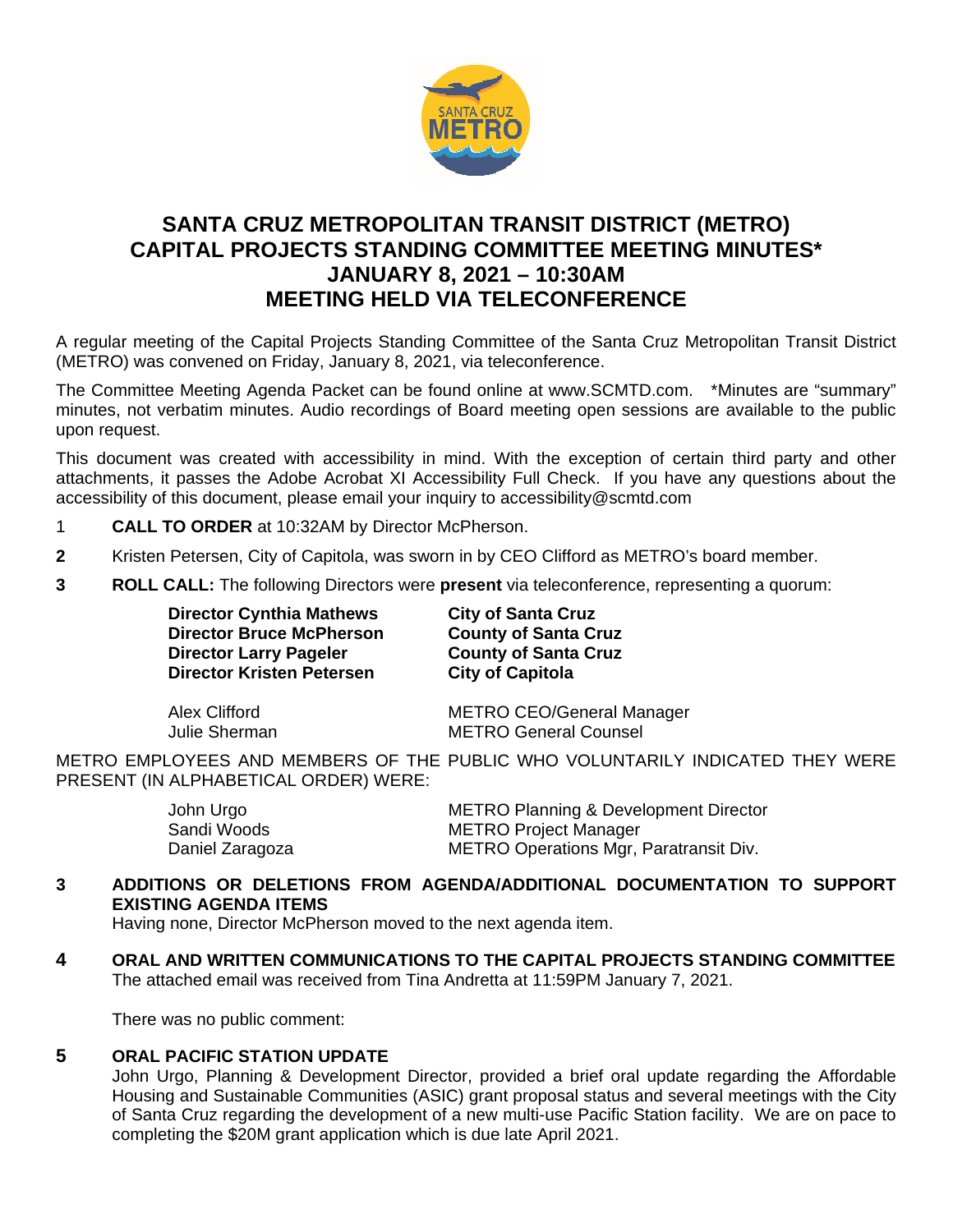There was some discussion among the assembly regarding the chosen architecture firm, Mithun, the financial consultant, Community Development Resource Group (CPRG), and their respective past projects.

For the benefit of our newest Committee member, Director Petersen, CEO Clifford provided a brief history of METRO's efforts towards the construction of a new Pacific Station. METRO had been looking at our downtown facility for a number of years when approached by the City of Santa Cruz to work on a jointcoordinated project. The result was a Memorandum of Understanding (MOU) wherein METRO committed a total of \$4M over a period of four years for a turnkey bus tarmac to face Front Street.

Director Mathews provided a brief oral listing of the current City of Santa Cruz affordable, mixed use housing projects with offsite parking projects. Due to the critical parking aspects in the downtown area, she asked that METRO go on record in support of the library project.

Director McPherson thanked METRO and the City of Santa Cruz for their persistence in pursuing this project. It will meet a tremendous need.

There was no public comment.

#### **6 ORAL PARACRUZ UPDATE**

Daniel Zaragoza, Operations Manager, Paratransit Division, and Sandi Woods, Project Manager, provided a brief verbal update to the project to be located at the Soquel Park and Ride lot.

METRO suggested a few revisions to the architect's initial rendering. The building size is now envisioned at 4,815 square feet divided into three sections: Customer Service, ParaCruz and the public area. Boundary survey, environmental and traffic studies have been completed. Soils and noise reports are anticipated at the end of January. We are compiling all the information required for the grant application.

In response to Director Pageler's question, Ms. Woods noted that although we don't yet know the grant application due date, based on historical grant timelines, we are anticipating submittal at the end of February 2021. Margo Ross, COO, added that Wondimu Mengistu, METRO Grants/Legislative Analyst, will be reaching out to our partners in the community in the near future requesting support letters to accompany the grant application.

Director McPherson thanked everyone for their efforts and contributions in keeping this project moving forward.

There was no public comment.

#### 7 **ADJOURNMENT**

Director McPherson adjourned the meeting at 10:55AM.

Respectfully submitted, Gina Pye Executive Assistant